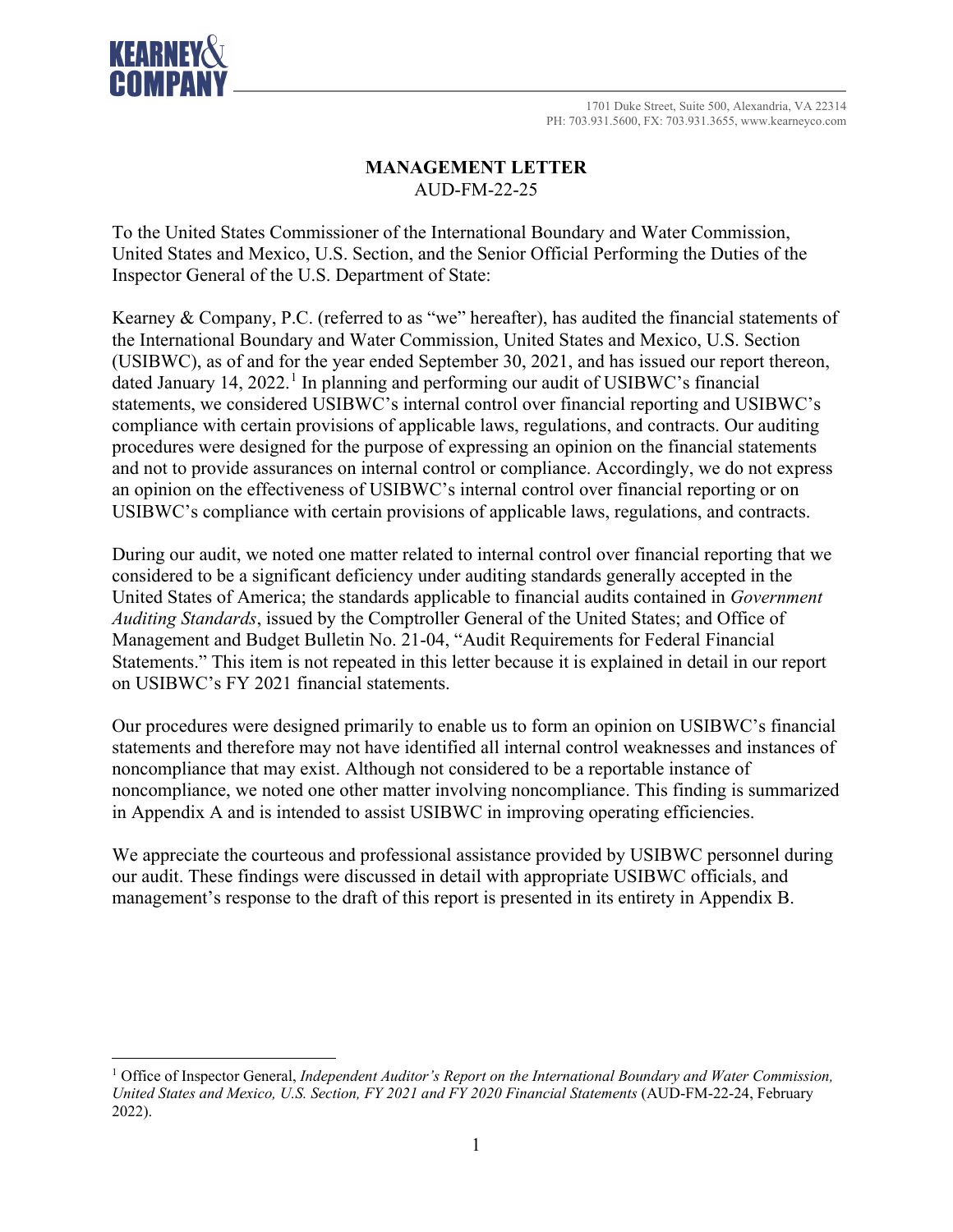

This letter is intended solely for the information and use of USIBWC management, those charged with governance, and others within USIBWC and the Office of Inspector General and is not intended to be and should not be used by anyone other than these specified parties.

Keawery " Corp ony

Alexandria, Virginia March 14, 2022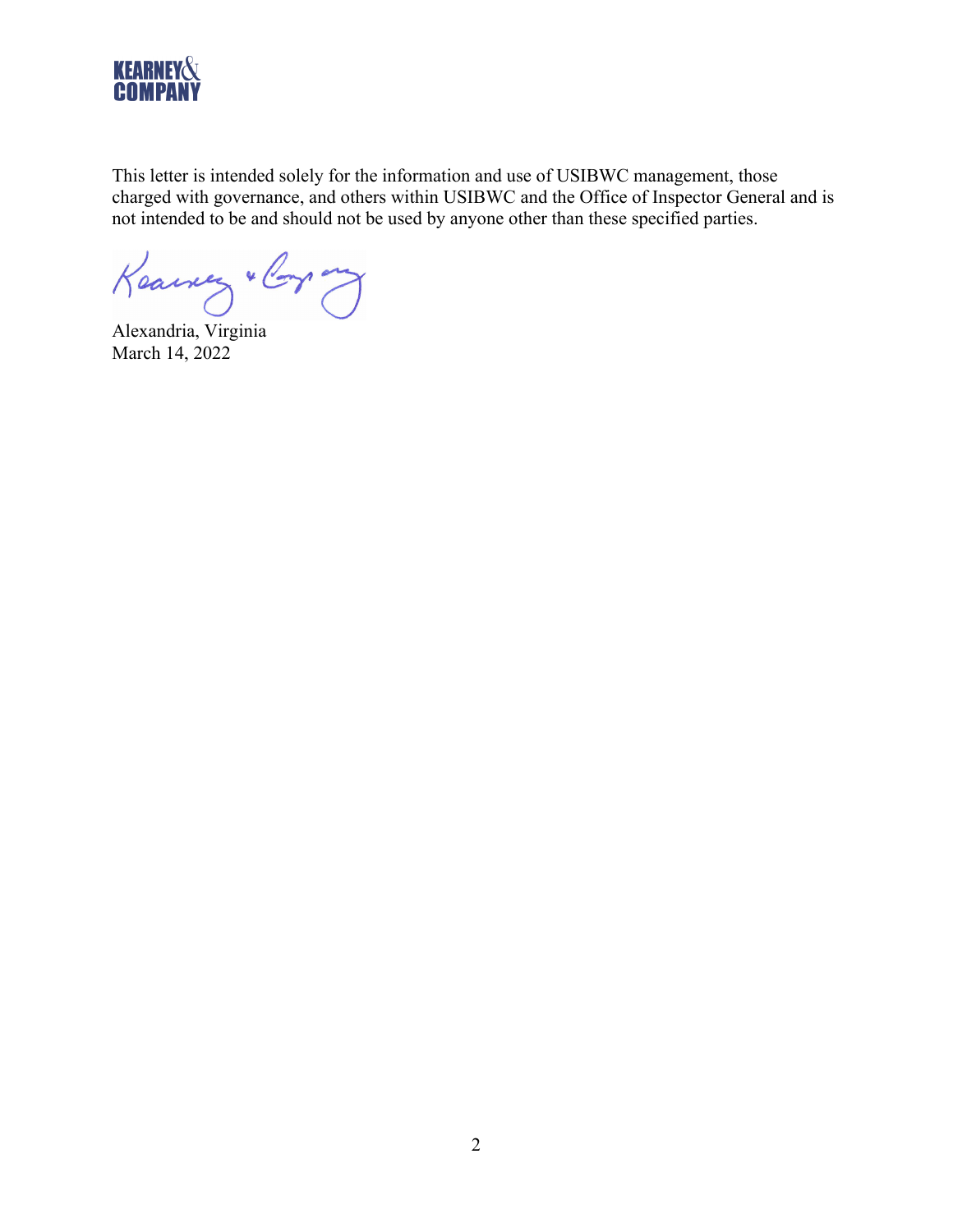

# **MANAGEMENT LETTER COMMENTS**

### **REPEATED MANAGEMENT LETTER COMMENTS**

During the audit of the International Boundary and Water Commission, United States and Mexico, U.S. Section's (USIBWC) FY 2020 financial statements, Kearney & Company, P.C. (referred to as "we" hereafter), identified matters that were reported in a management letter.<sup>[1](#page-2-0)</sup> As described in Table 1, the severity of one issue included in the FY 2020 management letter has decreased, and we consider this item to be closed. One issue remains open, and we have updated this issue with information obtained during our audit of USIBWC's FY 2021 financial statements.

#### **Table 1: Current Status of Prior-Year Management Letter Findings**

| <b>FY 2020 Management Letter Findings</b>                             | <b>FY 2021 Status</b> |
|-----------------------------------------------------------------------|-----------------------|
| Prompt Payment Act                                                    | Repeat                |
| Payroll Control Deficiencies (Untimely Approval of Personnel Actions) | Closed                |

#### **I. Prompt Payment Act**

USIBWC is subject to the Prompt Payment Act  $(PPA)$ ,<sup>[2](#page-2-1)</sup> which generally requires that Federal agencies pay commercial vendors within 30 days of the receipt of a proper invoice. When timely payments are not made, the PPA requires that agencies calculate and include interest penalties in the vendor payment. USIBWC uses the Department of State's Global Financial Management System (GFMS) to make payments to vendors.

We tested 78 expense transactions recorded as of June 30, 2021, and identified 5 (6 percent) instances of noncompliance with the PPA. Specifically, USIBWC overpaid interest for five invoices that were not paid within 30 days.

According to USIBWC officials, the Department of State identified a potential issue in how GFMS calculates interest for invoices with due dates on weekends or holidays, as noted with the five exceptions. Department of State officials indicated that they were making systemic changes to GFMS to ensure that PPA interest is accurately calculated in these situations.

If interest penalty errors to vendors continue, USIBWC may not be in compliance with the PPA. Furthermore, USIBWC could miss opportunities to apply the funds that were paid because GFMS miscalculated interest payments to other purposes.

This issue was initially reported in the FY 2019 management letter.

<span id="page-2-0"></span><sup>1</sup> Office of Inspector General, *Management Letter Related to the Audit of the International Boundary and Water Commission, United States and Mexico, U.S. Section, FY 2020 Financial Statements* (AUD-FM-21-15, February 2021).

<span id="page-2-1"></span><sup>2</sup> 31 United States Code § 39, "Prompt Payment."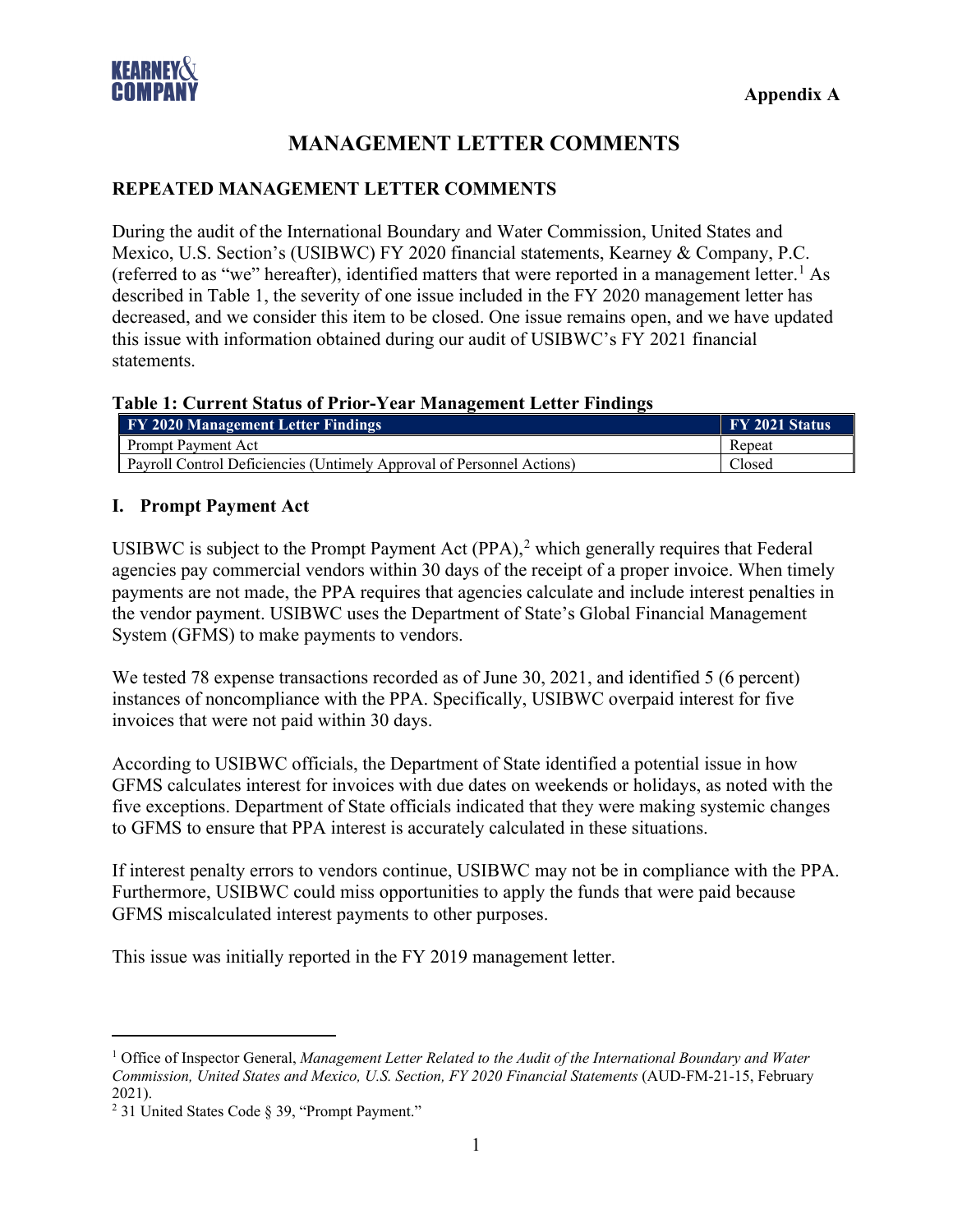





INTERNATIONAL BOUNDARY AND WATER COMMISSION UNITED STATES AND MEXICO

March 2, 2022

Mr. Norman P. Brown United States Department of State **Assistant Inspector General for Audits** Office of Inspector General Washington, D. C. 20520

Subject: Management Letter Related to the Audit of the International Boundary and Water Commission, United States and Mexico, U.S. Section, FY 2021 Financial Statements

Dear Mr. Brown:

We acknowledge receipt of the draft report Management Letter Related to the Audit of the International Boundary and Water Commission, United States and Mexico, U.S. Section, FY 2021 and FY 2020 Financial Statements. As requested, please find our updates on actions taken or planned for each of the recommendations. No other comments are provided on the draft report. Please advise if we may be of further assistance.

Sincerely.

Dr. Mana-Elena Giner, P.E. Commissioner